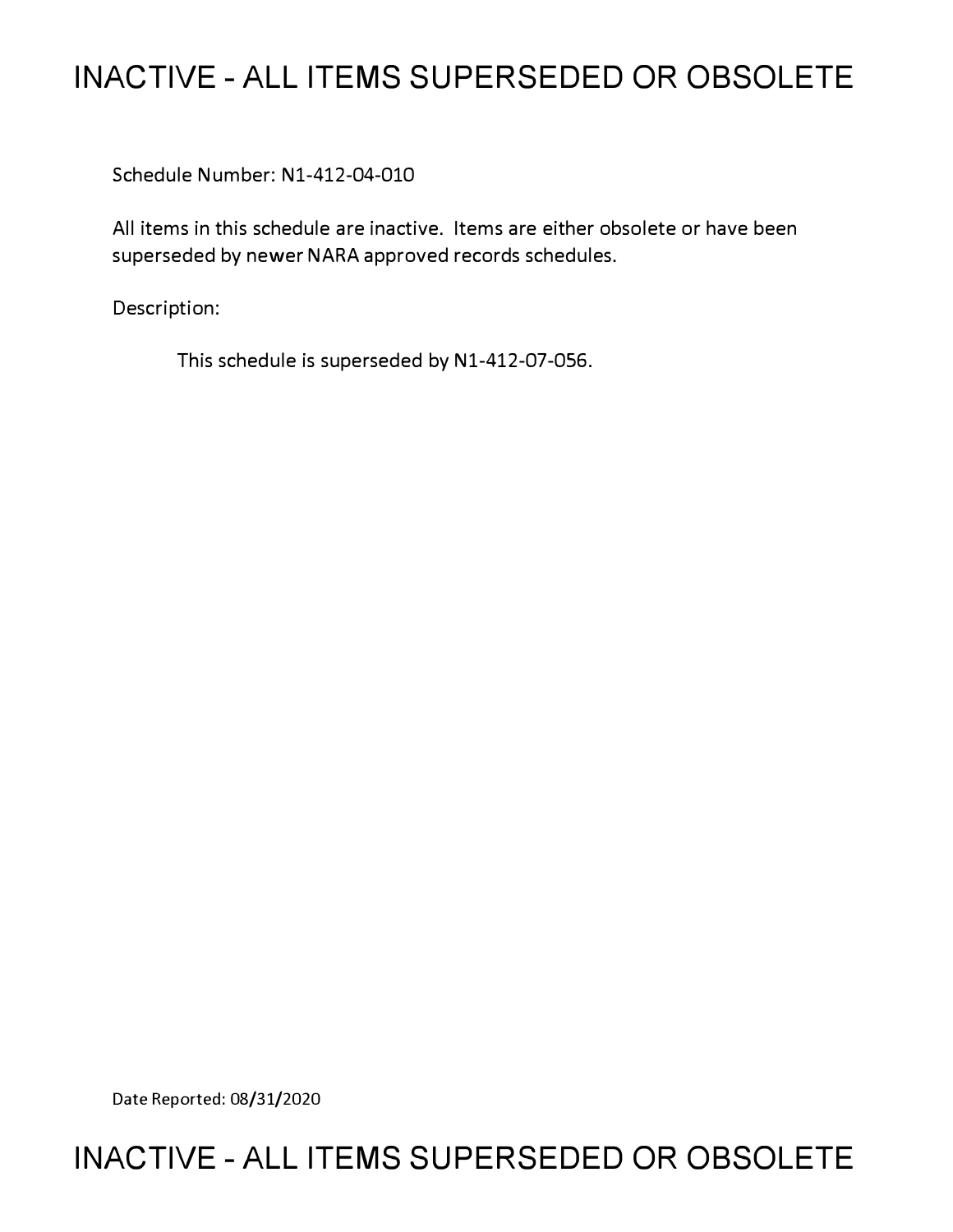| <b>REQUEST FOR RECORDS DISPOSITION AUTHORITY</b>                                                                                                                                                                          |                                          | <b>LEAVE BLANK (NARA use only)</b>                                                                                                                                                                                      |                                      |
|---------------------------------------------------------------------------------------------------------------------------------------------------------------------------------------------------------------------------|------------------------------------------|-------------------------------------------------------------------------------------------------------------------------------------------------------------------------------------------------------------------------|--------------------------------------|
|                                                                                                                                                                                                                           |                                          | <b>JOB NUMBER</b>                                                                                                                                                                                                       |                                      |
| (See Instructions on reverse)                                                                                                                                                                                             |                                          | $4 - 04 - 10$<br>$711-$                                                                                                                                                                                                 |                                      |
| TO: NATIONAL ARCHIVES and RECORDS ADMINISTRATION (NIR)<br>WASHINGTON, DC 20408                                                                                                                                            |                                          |                                                                                                                                                                                                                         |                                      |
| 1. FROM (Agency or establishment)                                                                                                                                                                                         |                                          | $7 - 20 - 2004$<br>NOTIFICATION TO AGENCY                                                                                                                                                                               |                                      |
| U. S. Environmental Protection Agency                                                                                                                                                                                     |                                          |                                                                                                                                                                                                                         |                                      |
| 2. MAJOR SUBDIVISION                                                                                                                                                                                                      |                                          |                                                                                                                                                                                                                         |                                      |
| Office Enforcement and Compliance Assurance                                                                                                                                                                               |                                          | In accordance with the provisions of 44<br>U.S.C. 3303a the disposition request,<br>including amendments, is approved except<br>for items that may be marked "disposition<br>not approved" or "withdrawn" in column 10. |                                      |
| <b>3. MINOR SUBDIVISION</b>                                                                                                                                                                                               |                                          |                                                                                                                                                                                                                         |                                      |
| Office of Federal Activities                                                                                                                                                                                              |                                          |                                                                                                                                                                                                                         |                                      |
| 4. NAME OF PERSON WITH WHOM TO CONFER                                                                                                                                                                                     | 5. TELEPHONE                             | <b>DATE</b>                                                                                                                                                                                                             | <b>ARCHIVET OF THE UNITED STATES</b> |
| Chris O'Donnell<br>202-566-1669                                                                                                                                                                                           |                                          | $12 - 6 - 04$                                                                                                                                                                                                           |                                      |
|                                                                                                                                                                                                                           |                                          |                                                                                                                                                                                                                         |                                      |
| 6. AGENCY CERTIFICATION                                                                                                                                                                                                   |                                          |                                                                                                                                                                                                                         |                                      |
| I hereby certify that I am authorized to act for this agency in matters pertaining to the disposition of its records                                                                                                      |                                          |                                                                                                                                                                                                                         |                                      |
| and that the records proposed for disposal on the attached $\frac{3}{2}$ page(s) are not now needed for the business                                                                                                      |                                          |                                                                                                                                                                                                                         |                                      |
| of this agency or will not be needed after the retention periods specified; and that written concurrence from<br>the General Accounting Office, under the provisions of Title 8 of the GAO Manual for Guidance of Federal |                                          |                                                                                                                                                                                                                         |                                      |
| Agencies,                                                                                                                                                                                                                 |                                          |                                                                                                                                                                                                                         |                                      |
| is not required;                                                                                                                                                                                                          | is attached; or                          | has been requested.                                                                                                                                                                                                     |                                      |
|                                                                                                                                                                                                                           |                                          |                                                                                                                                                                                                                         |                                      |
| SIGNATURE OF AGENCY REPRESENTATIVE<br>DATE                                                                                                                                                                                | <b>TITLE</b>                             |                                                                                                                                                                                                                         |                                      |
| his O Arril                                                                                                                                                                                                               |                                          |                                                                                                                                                                                                                         |                                      |
|                                                                                                                                                                                                                           |                                          |                                                                                                                                                                                                                         |                                      |
|                                                                                                                                                                                                                           |                                          | Agency Records Officer                                                                                                                                                                                                  |                                      |
| 7.                                                                                                                                                                                                                        |                                          | 9. GRS OR                                                                                                                                                                                                               | 10. ACTION                           |
| 8. DESCRIPTION OF ITEM AND PROPOSED DISPOSITION                                                                                                                                                                           |                                          | <b>SUPERSEDED</b>                                                                                                                                                                                                       | <b>TAKEN (NARA</b>                   |
| <b>ITEM</b><br>NO.                                                                                                                                                                                                        |                                          | <b>JOB CITATION</b>                                                                                                                                                                                                     | USE ONLY)                            |
|                                                                                                                                                                                                                           |                                          |                                                                                                                                                                                                                         |                                      |
| EPA 131 - Environmental Impact Assessments of                                                                                                                                                                             |                                          |                                                                                                                                                                                                                         |                                      |
|                                                                                                                                                                                                                           | Nongovernmental Activities in Antarctica |                                                                                                                                                                                                                         |                                      |
|                                                                                                                                                                                                                           |                                          |                                                                                                                                                                                                                         |                                      |
|                                                                                                                                                                                                                           |                                          |                                                                                                                                                                                                                         |                                      |
|                                                                                                                                                                                                                           |                                          |                                                                                                                                                                                                                         |                                      |
|                                                                                                                                                                                                                           |                                          |                                                                                                                                                                                                                         |                                      |
|                                                                                                                                                                                                                           |                                          |                                                                                                                                                                                                                         |                                      |
|                                                                                                                                                                                                                           |                                          |                                                                                                                                                                                                                         |                                      |
|                                                                                                                                                                                                                           |                                          |                                                                                                                                                                                                                         |                                      |
|                                                                                                                                                                                                                           |                                          |                                                                                                                                                                                                                         |                                      |
|                                                                                                                                                                                                                           |                                          |                                                                                                                                                                                                                         |                                      |
|                                                                                                                                                                                                                           |                                          |                                                                                                                                                                                                                         |                                      |
|                                                                                                                                                                                                                           |                                          |                                                                                                                                                                                                                         |                                      |
|                                                                                                                                                                                                                           |                                          |                                                                                                                                                                                                                         |                                      |
|                                                                                                                                                                                                                           |                                          |                                                                                                                                                                                                                         |                                      |
|                                                                                                                                                                                                                           |                                          |                                                                                                                                                                                                                         |                                      |
|                                                                                                                                                                                                                           |                                          |                                                                                                                                                                                                                         |                                      |
|                                                                                                                                                                                                                           |                                          |                                                                                                                                                                                                                         |                                      |

 $\approx \frac{1}{B}$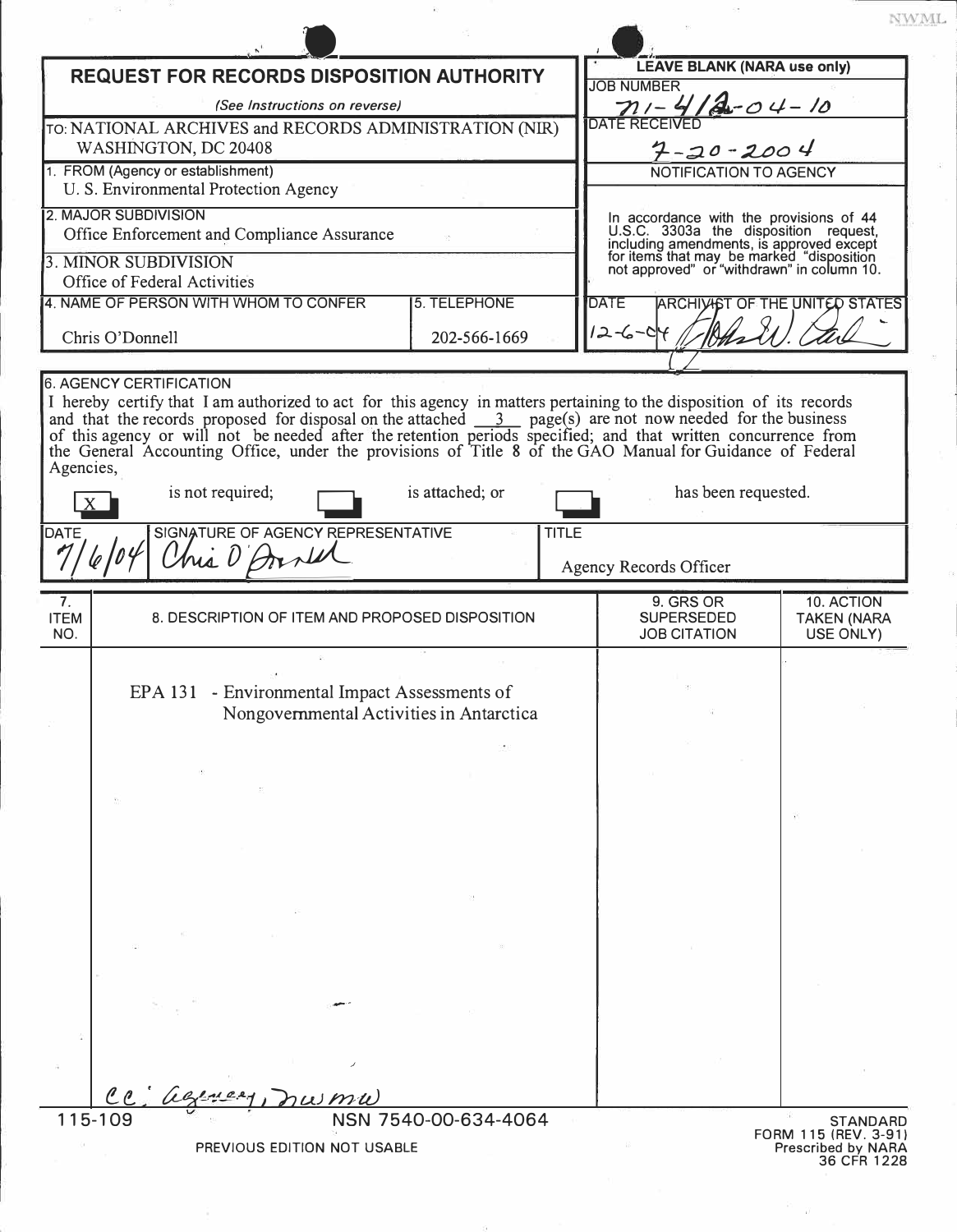**This schedule is under development and MAY NOT be used to retire or destroy records.** If **you have any questions, please contact the Records Help Desk.** 

# **EPA Records Schedule 131**

# **Development:** 06/16/2004

**Title:** Environmental Impact Assessments of Nongovernmental Activities in Antarctica

**Program:** Federal Activities

**Applicability:** Headquarters

**Agency File Code:** ENVI 131

# **NARA Disposal Authority:**

• Pending

# **Description:**

Contains information related to the assessment of the environmental impact of nongovernment activities, including tourism, on Antarctica. Documentation includes preliminary environmental review memoranda (PERMs), initial environmental evaluations (IEEs), and comprehensive environmental evaluations (CEEs) which are completed by operators of nongovernmental expeditions organized in or proceeding from the United States to Antarctica. Includes original and revised submissions from proceeding from the United States to Antarctica. Includes original and revised submissions from operators, reviews and comments, findings, correspondence, and relate� documents.

# **Disposition Instructions:**

#### **Item a:** Record copy

- 
- Disposable<br>• Break file at the completion of the record of decision or withdrawal by the operator. Keep inactive • Break file at the completion of the record of decision or withdrawal by the operator. Keep machive records in office up to 5 years after file break, then retire to FRC. Destroy 10 years after file break.

**Item b:** Electronic copies created with word processing and electronic mail applications

- 
- Disposable<br>• Delete ube • Delete when record copy is generated or when no longer needed for updating or revision.

**Arrangement:** Arranged alphabetically by company name.

#### **Type of Records:** Case files

**Format:** Electronic, Paper

**Functions Supported:** Environmental Impact Statements